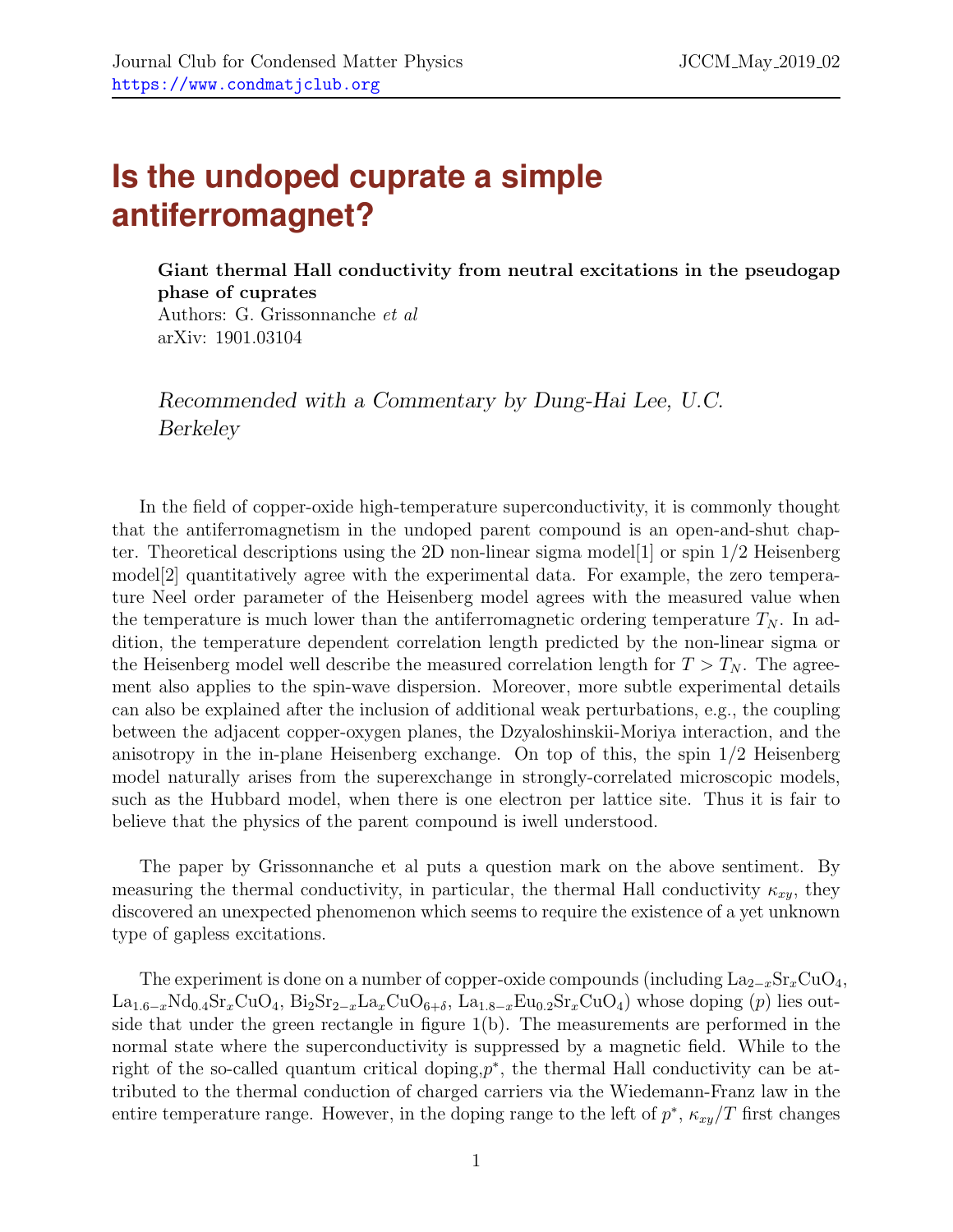

Figure 1: (a) the set up for the thermal Hall conductivity measurement. (b) The Hall number versus doping in Ref.[3] . The green rectangle covers the doping range where an extra complication, namely, charge order, has been observed.

sign and grows in magnitude as a function of decreasing temperature. At low temperatures its sign becomes opposite to that observed for  $p > p^*$ , hence is inexplicable in terms of charge carriers.

A particularly interesting result is obtained from  $La_{2-0.06}Sr_{0.06}CuO_4$ . This sample sits right outside the antiferromagnetic ordered phase. Because at such low doping level  $(x=0.06)$ the superconducting  $T_c$  is only 5K, a weak magnetic field suppresses superconductivity and so the thermal Hall measurement can be extended to low magnetic fields. The result, shown as the red curve in figure 2(a), exhibits a striking monotonic increase of  $\kappa_{xy}/T$  with the magnetic field, somewhat similar to the behavior of the electric Hall conductivity of a metal. Moreover, under a strong magnetic field, the observed magnitude of  $\kappa_{xy}$  per copper-oxide plane is comparable to the quantum of thermal conductance. In contrast, the longitudinal thermal conductance  $\kappa_{xx}$  is found to be independent of the magnetic field (figure 2(a) blue line).

Interestingly, at a magnetic field of 15 T, the undoped  $La_2CuO_4$  shows a very similar temperature dependence of  $\kappa_{xy}/T$  as the x=0.06 doped  $\text{La}_{2-x}\text{Sr}_{x}\text{CuO}_{4}$ . It suggests the same thermal conduction process is at work, and perhaps the  $\kappa_{xy}/T$  of the undoped sample will also show a similar magnetic field dependence. (The field dependence of  $\kappa_{xy}/T$  for La<sub>2</sub>CuO<sub>4</sub> did not appear in the paper.)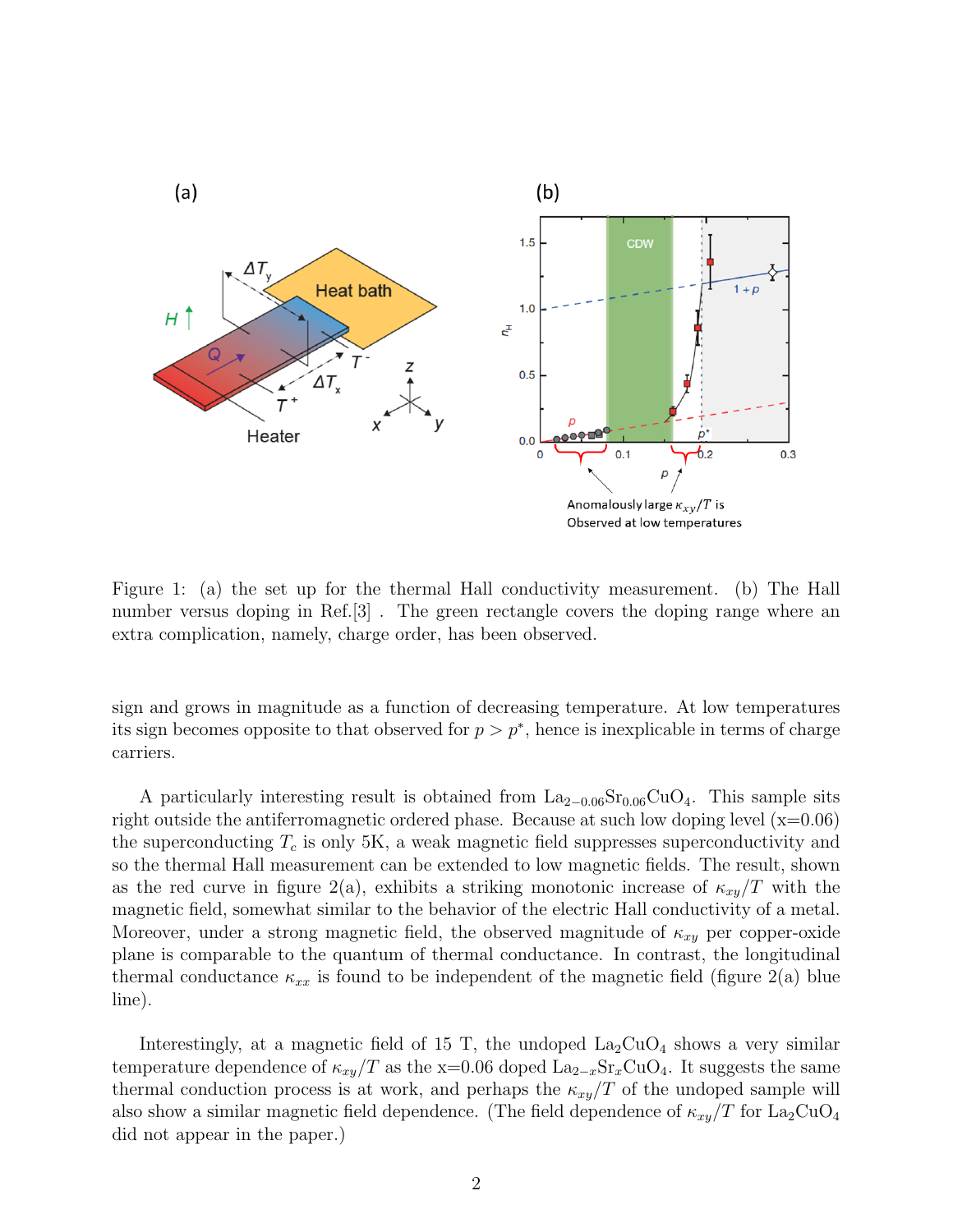

Figure 2: (a) The red curve corresponds to  $\kappa_{xy}/T$ , and the blue line illustrates the field dependence of  $\kappa_{xx}$ .(b) A comparison between the temperature dependence of  $\kappa_{xy}/T$  associated with the x=0 and x=0.06 doping of  $\text{La}_{2-x}\text{Sr}_x\text{CuO}_4$ .

An equally important fact is that similar thermal Hall conductance is observed for samples which do not show antiferromagnetic order. Indeed, for doping range outside that covered under the green rectangle in figure 1(a) similar  $\kappa_{xy}/T$  is observed in a strong magnetic field and at temperatures where the superconductivity is absent. Very interestingly, it is precisely in this doping range earlier Hall coefficient measurement has determined the carrier density to be  $p$ , namely, the doping concentration. This is in marked contrast with the doping range of  $p > p^*$  where the carrier density is  $1 + p[?]$ . The  $1 + p$  is consistent with the value deduced from angle-resolved photoemission spectroscopy by subtracting the area enclosed by the hole-like Fermi surface from that of the first Brillouin zone. Compare  $p$  and  $1+p$  the missing 1 can be attributed to  $1/2$  of the Brillouin zone area. This can be explained if the translation symmetry is spontaneously broken and the real space unit cell is doubled. But in this case, it is unclear whether the translation symmetry is really broken, and if it is, what kind of order is causing it. The unusual thermal Hall conductivity is observed when the missing Brillouin zone area occurs.

The question is what is the origin of the observed thermal Hall conduction? This is certainly not expected by the Heisenberg model. Under ordinary circumstances, aside from charge carriers, thermal conduction can be caused by magnons (the Goldstone mode associated with the magnetic order) and phonons. Grissonnanche et al considered them, and rule out the magnons by noting that the unusual  $\kappa_{xy}/T$  exists in samples where there is no antiferromagnetic order (at least in zero magnetic field). They also argue against the phonons because the usual mechanism which causes phonon thermal Hall conductivity, namely phonon